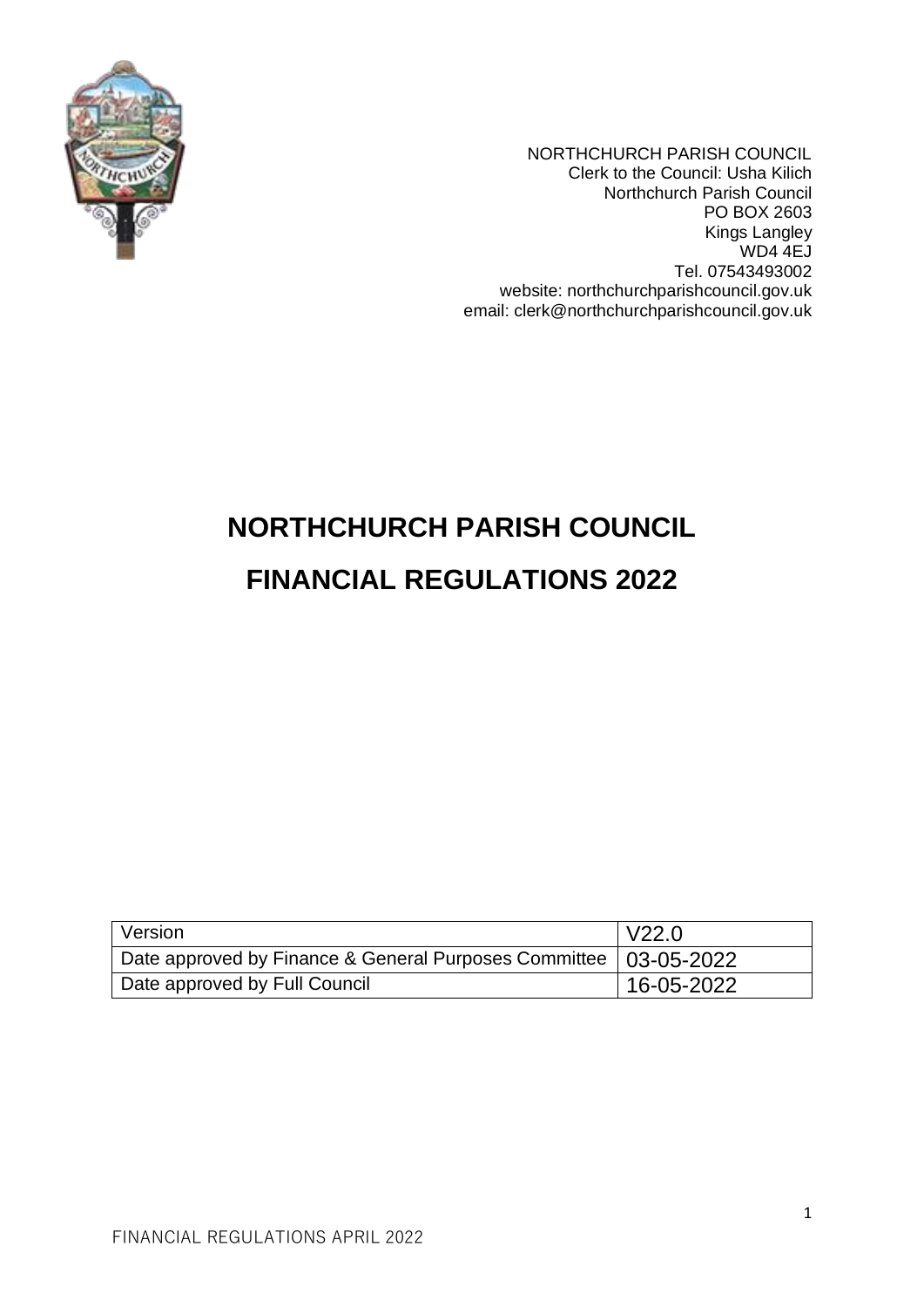# **NORTHCHURCH PARISH COUNCIL FINANCIAL REGULATIONS**

| 1. General                                                            | $\overline{2}$ |
|-----------------------------------------------------------------------|----------------|
| 2. Accounting and audit (internal and external)                       | 4              |
| 3. Annual estimates (budget) and forward planning                     | 6              |
| 4. Budgetary control and authority to spend                           | 6              |
| 5. Banking arrangements and authorisation of payments                 | 8              |
| 6. Instructions for the making of payments                            | 9              |
| 7. Payment of salaries                                                | 12             |
| 8. Loans and investments                                              | 13             |
| 9. Income                                                             | 13             |
| 10. Orders for work, goods and services                               | 14             |
| 11. Contracts                                                         | 15             |
| 12. Payments under contracts for building or other construction works | 17             |
| 13. Stores and equipment                                              | 17             |
| 14. Assets, properties and estates                                    | 17             |
| 15. Insurance                                                         | 18             |
| 16. Charities                                                         | 18             |
| 17. Risk management                                                   | 19             |
| 18. Suspension and revision of Financial Regulations                  | 19             |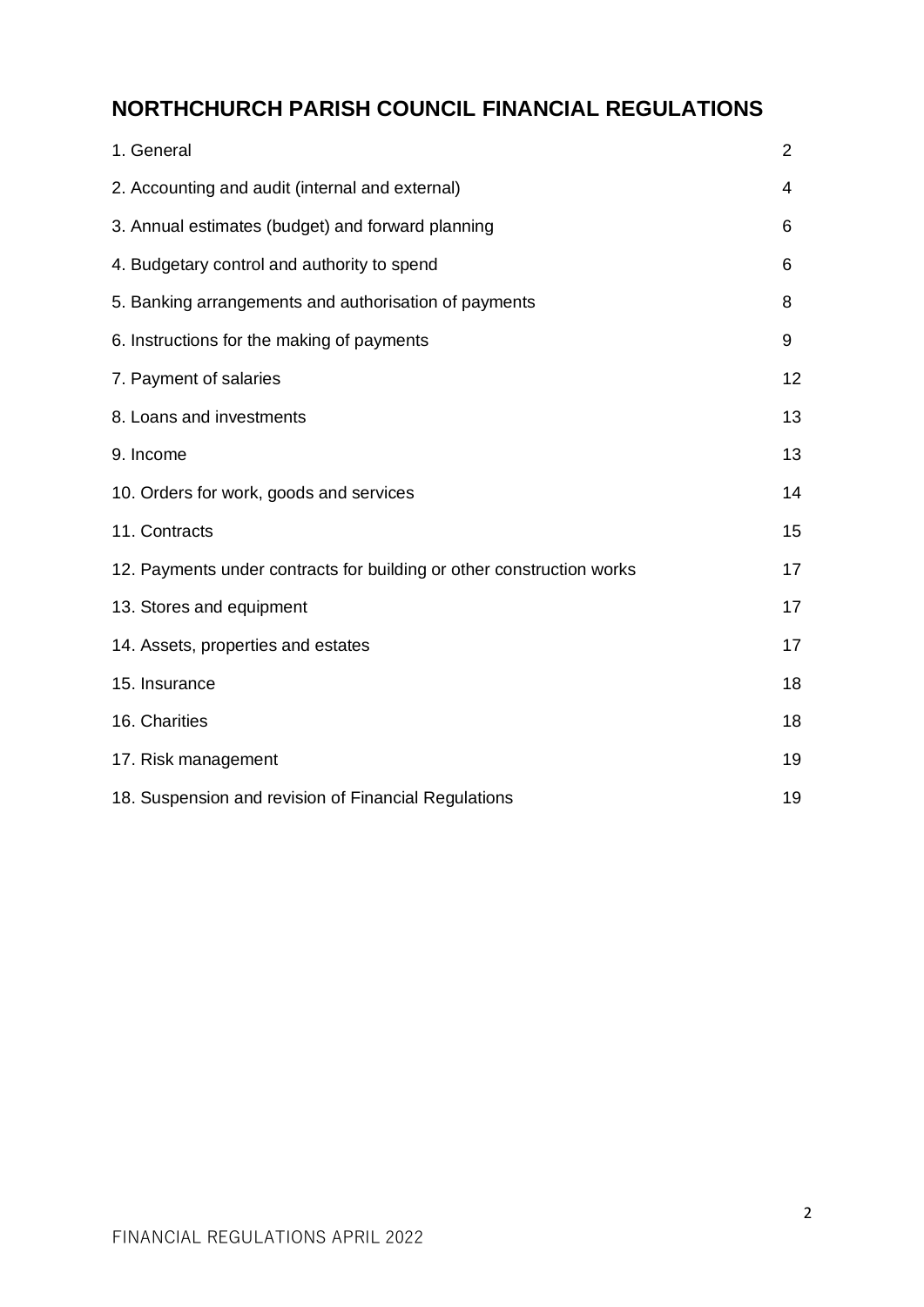# **1. General**

1.1. These financial regulations govern the conduct of financial management by the council and may only be amended or varied by resolution of the council. Financial regulations are one of the council's three governing policy documents (the other two being Standing Orders and Code of Conduct) providing procedural guidance for members and officers. Financial regulations must be observed in conjunction with the council's Standing Orders and any individual financial regulations relating to contracts.

1.2. The council is responsible in law for ensuring that its financial management is adequate and effective and that the council has a sound system of internal control which facilitates the effective exercise of the council's functions, including arrangements for the management of risk.

1.3. The council's accounting control systems must include measures:

- for the timely production of accounts;
- that provide for the safe and efficient safeguarding of public money;
- to prevent and detect inaccuracy and fraud; and
- identifying the duties of officers.

1.4. These financial regulations demonstrate how the council meets these responsibilities and requirements.

1.5. At least once a year (in March) prior to approving the Annual Governance Statement, the council must review the effectiveness of its system of internal control which shall be in accordance with proper practices.

1.6. Deliberate or wilful breach of these Regulations by an employee may give rise to disciplinary proceedings.

1.7. Members of council are expected to follow the instructions within these Regulations and not to entice employees to breach them. Failure to follow instructions within these Regulations brings the office of councillor into disrepute.

1.8. The Responsible Financial Officer (RFO) holds a statutory office to be appointed by the council. The Clerk has been appointed as RFO for this council and these regulations will apply accordingly.

1.9. The RFO;

- acts under the policy direction of the council;
- administers the council's financial affairs in accordance with all Acts, Regulations and proper practices;
- determines on behalf of the council its accounting records and accounting control systems;
- ensures the accounting control systems are observed;
- maintains the accounting records of the council up to date in accordance with proper practices;
- assists the council to secure economy, efficiency and effectiveness in the use of its resources; and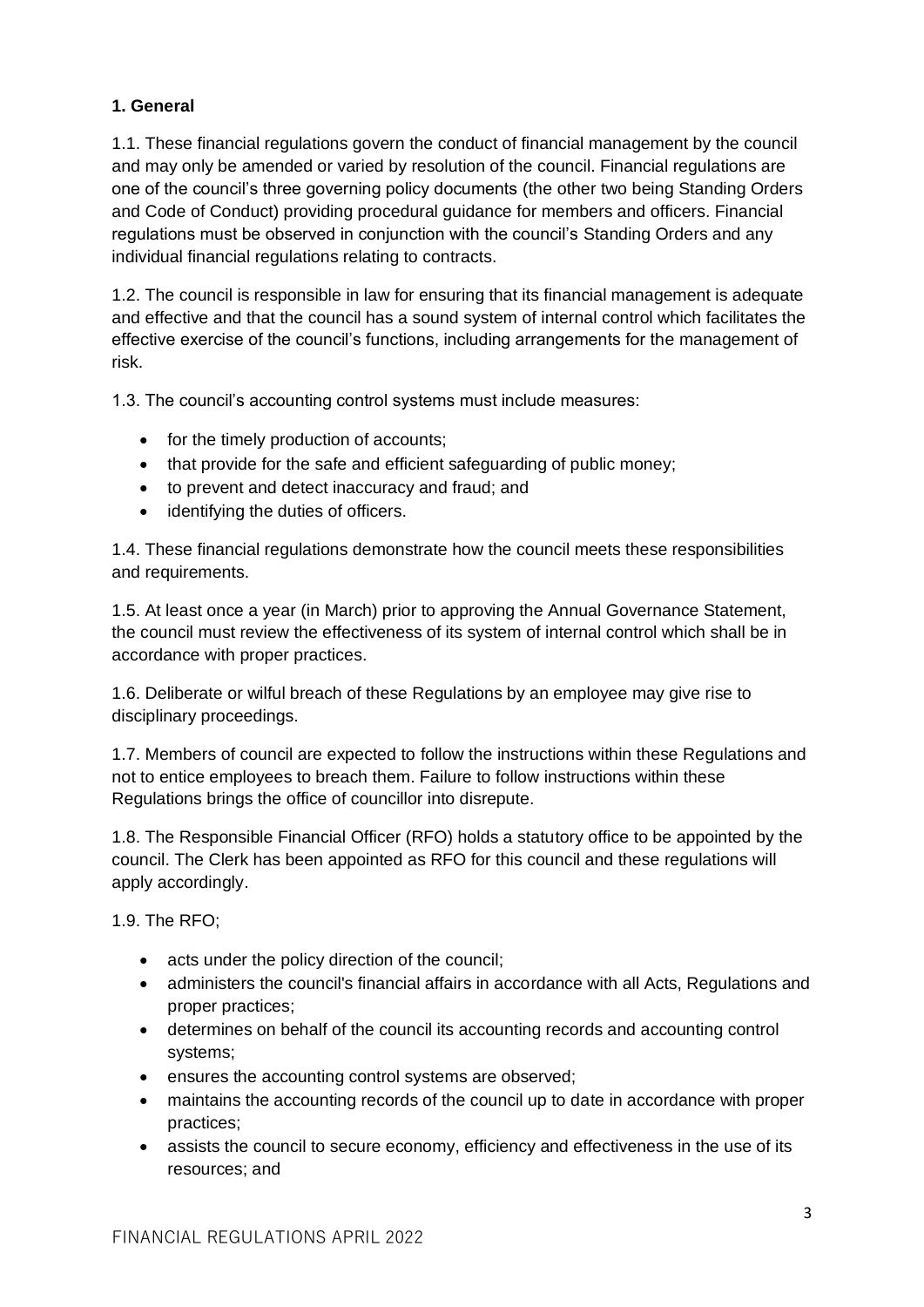• produces financial management information as required by the council.

1.10. The accounting records determined by the RFO shall be sufficient to show and explain the council's transactions and to enable the RFO to ensure that any income and expenditure account and statement of balances, or record of receipts and payments and additional information, as the case may be, or management information prepared for the council from time to time comply with the Accounts and Audit Regulations.

1.11. The accounting records determined by the RFO shall in particular contain:

- entries from day to day of all sums of money received and expended by the council and the matters to which the income and expenditure or receipts and payments account relate;
- a record of the assets and liabilities of the council; and
- wherever relevant, a record of the council's income and expenditure in relation to claims made, or to be made, for any contribution, grant or subsidy.

1.12. The accounting control systems determined by the RFO shall include:

- procedures to ensure that the financial transactions of the council are recorded as soon as reasonably practicable and as accurately as possible;
- procedures to enable the prevention and detection of inaccuracies and fraud and the ability to reconstruct any lost records;
- identification of the duties of officers dealing with financial transactions and division of responsibilities of those officers in relation to significant transactions;
- procedures to ensure that uncollectable amounts, including any bad debts are not submitted to the council for approval to be written off except with the approval of the RFO and that the approvals are shown in the accounting records; and
- measures to ensure that risk is properly managed.

1.13. The council is not empowered by these Regulations or otherwise to delegate certain specified decisions. In particular any decision regarding:

- setting the final budget or the precept (council tax requirement);
- approving accounting statements;
- approving an annual governance statement:
- borrowing;
- writing off bad debts;
- declaring eligibility for the General Power of Competence; and
- addressing recommendations in any report from the internal or external auditors, shall be a matter for the full council only.

1.14. In addition, the council must:

- determine and keep under regular review the bank mandate for all council bank accounts;
- approve any grant or a single commitment in excess of £2,000; and
- in respect of the annual salary for any employee have regard to recommendations about annual salaries of employees made by the relevant committee in accordance with its terms of reference.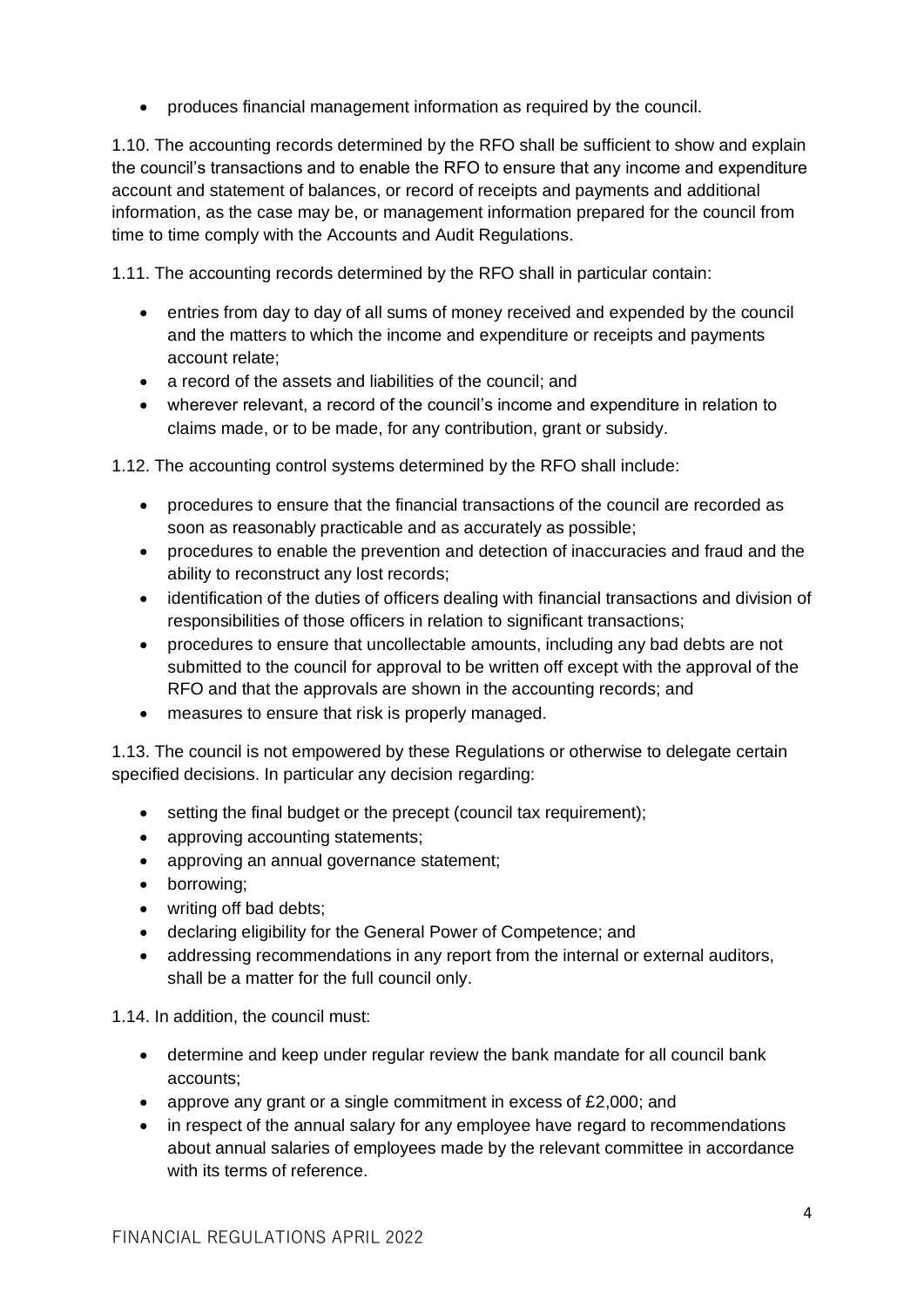1.15. In these financial regulations, references to the Accounts and Audit Regulations or 'the regulations' shall mean the regulations issued under the provisions of section 27 of the Audit Commission Act 1998, or any superseding legislation, and then in force unless otherwise specified.

In these financial regulations the term 'proper practice' or 'proper practices' shall refer to guidance issued in *Governance and Accountability for Local Councils - a Practitioners' Guide (England)* issued by the Joint Practitioners Advisory Group (JPAG), available from the websites of NALC and the Society for Local Council Clerks (SLCC).

# **2. Accounting and audit (internal and external)**

2.1. All accounting procedures and financial records of the council shall be determined by the RFO in accordance with the Accounts and Audit Regulations, appropriate guidance and proper practices.

2.2. On a regular basis, at least once in each quarter, and at each financial year end, the Finance and General Purposes (F&GP) Committee shall appoint a member to verify bank reconciliations (for all accounts) produced by the RFO. The member shall sign the reconciliations and the original bank statements (or similar document) as evidence of verification. This activity shall on conclusion be reported, including any exceptions, to and noted by the F&GP Committee who report to the Full Council.

2.3. The RFO shall complete the annual statement of accounts, annual report, and any related documents of the council contained in the Annual Return (as specified in proper practices) as soon as practicable after the end of the financial year and having certified the accounts shall submit them and report thereon to the council within the timescales set by the Accounts and Audit Regulations.

2.4. The council shall ensure that there is an adequate and effective system of internal audit of its accounting records, and of its system of internal control in accordance with proper practices. Any officer or member of the council shall make available such documents and records as appear to the council to be necessary for the purpose of the audit and shall, as directed by the council, supply the RFO, internal auditor, or external auditor with such information and explanation as the council considers necessary for that purpose.

2.5. The internal auditor shall be appointed by and shall carry out the work in relation to internal controls required by the council in accordance with proper practices.

2.6. The internal auditor shall:

- be competent and independent of the financial operations of the council;
- report to council in writing, or in person, on a regular basis with a minimum of one annual written report during each financial year;
- to demonstrate competence, objectivity and independence, be free from any actual or perceived conflicts of interest, including those arising from family relationships; and
- has no involvement in the financial decision making, management or control of the council

2.7. Internal or external auditors may not under any circumstances: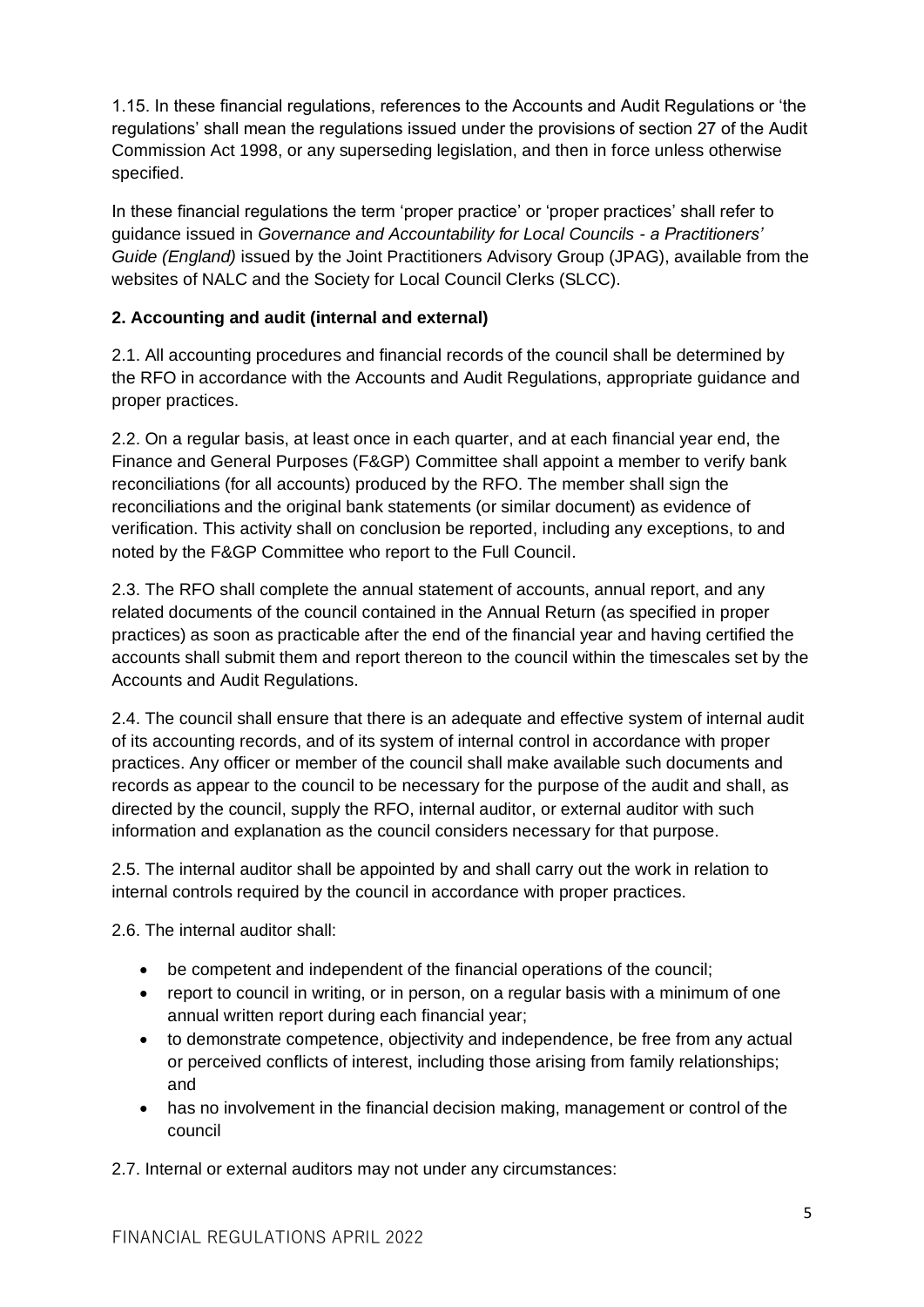- perform any operational duties for the council;
- initiate or approve accounting transactions; or
- direct the activities of any council employee, except to the extent that such employees have been appropriately assigned to assist the internal auditor.

2.8. For the avoidance of doubt, in relation to internal audit the terms 'independent' and 'independence' shall have the same meaning as is described in proper practices.

2.9. The RFO shall make arrangements for the exercise of electors' rights in relation to the accounts including the opportunity to inspect the accounts, books, and vouchers and display or publish any notices and statements of account required by Audit Commission Act 1998, or any superseding legislation, and the Accounts and Audit Regulations.

2.10. The RFO shall, without undue delay, bring to the attention of all councillors any correspondence or report from internal or external auditors.

# **3. Annual estimates (budget) and forward planning**

3.1. Each committee (if any) shall review its three-year forecast of revenue and capital receipts and payments. Having regard to the forecast, it shall thereafter formulate and submit proposals for the following financial year to the council not later than the end of November each year including any proposals for revising the forecast.

3.2. The RFO must each year, by no later than October, prepare detailed estimates of all receipts and payments including the use of reserves and all sources of funding for the following financial year in the form of a budget to be considered by the F&GP Committee and presented to the full council on approval.

3.3. The council shall consider annual budget proposals in relation to the council's three year forecast of revenue and capital receipts and payments including recommendations for the use of reserves and sources of funding and update the forecast accordingly.

3.4. The council shall fix the precept (council tax requirement), and relevant basic amount of council tax to be levied for the ensuing financial year not later than by the end of January each year. The RFO shall issue the precept to the billing authority and shall supply each member with a copy of the approved annual budget.

3.5. The approved annual budget shall form the basis of financial control for the ensuing year.

# **4. Budgetary control and authority to spend**

4.1. Expenditure on revenue items may be authorised up to the amounts included for that class of expenditure in the approved budget. This authority is to be determined by:

- the council for all items over £2,000;
- a duly delegated committee of the council for items over £600 up to £2000; or
- the Clerk, in conjunction with Chairman of Council or Chairman of the appropriate committee, for any items below £600.
- the Clerk, in conjunction with Chairman of Council or Chairman of the appropriate committee, for any items up to £2000 if a delay could cause risk of significant harm to a person, property or the reputation of the council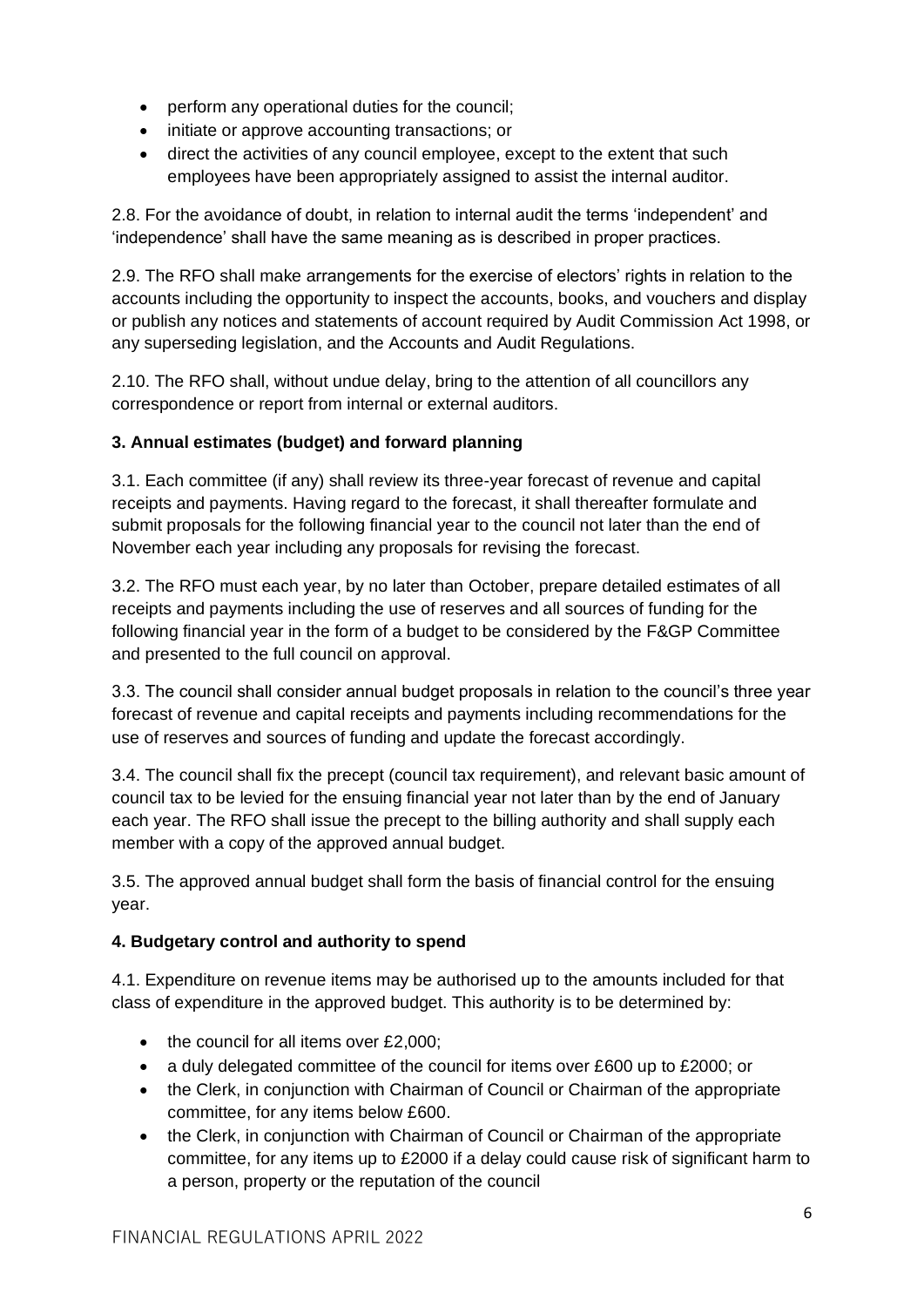Such authority is to be evidenced by a minute or by an authorisation slip duly signed by the Clerk, and where necessary also by the appropriate Chairman. The authorisation slip may be a hard copy document signed by hand or a digital copy signed online or by email.

Contracts may not be disaggregated to avoid controls imposed by these regulations.

4.2. No expenditure may be authorised that will exceed the amount provided in the revenue budget for that class of expenditure other than by resolution of the council, or duly delegated committee. During the budget year and with the approval of council having considered fully the implications for public services, unspent and available amounts may be moved to other budget headings or to an earmarked reserve as appropriate ('virement').

4.3. Unspent provisions in the revenue or capital budgets for completed projects shall not be carried forward to a subsequent year.

4.4. The salary budgets are to be reviewed at least annually in October for the following financial year and such review shall be evidenced by a hard copy schedule signed by hand or an electronic schedule signed online by the Clerk and the Chairman of Council or relevant committee. The RFO will inform committees of any changes impacting on their budget requirement for the coming year in good time.

4.5. In cases of extreme risk to the delivery of council services, the Clerk may authorise revenue expenditure on behalf of the council which in the clerk's judgement it is necessary to carry out. Such expenditure includes repair, replacement or other work, whether or not there is any budgetary provision for the expenditure, subject to a limit of up to £600. The Clerk shall report such action to the Chairman as soon as possible and to the council as soon as practicable thereafter.

4.6. No expenditure shall be authorised in relation to any capital project and no contract entered into or tender accepted involving capital expenditure unless the council is satisfied that the necessary funds are available and the requisite borrowing approval has been obtained.

4.7. All capital works shall be administered in accordance with the council's standing orders and financial regulations relating to contracts.

4.8. The RFO shall regularly provide the council with a statement of receipts and payments to date under each head of the budgets, comparing actual expenditure to the appropriate date against that planned as shown in the budget. These statements are to be prepared at least at the end of each financial quarter and shall show explanations of material variances. For this purpose "material" shall be in excess of £100.

4.9. Changes in earmarked reserves shall be approved by council as part of the budgetary control process.

# **5. Banking arrangements and authorisation of payments**

5.1. The council's banking arrangements, including the bank mandate, shall be made by the RFO and approved by the council; banking arrangements may not be delegated to a committee. They shall be regularly reviewed for safety and efficiency. The council shall seek credit references in respect of members or employees who act as signatories.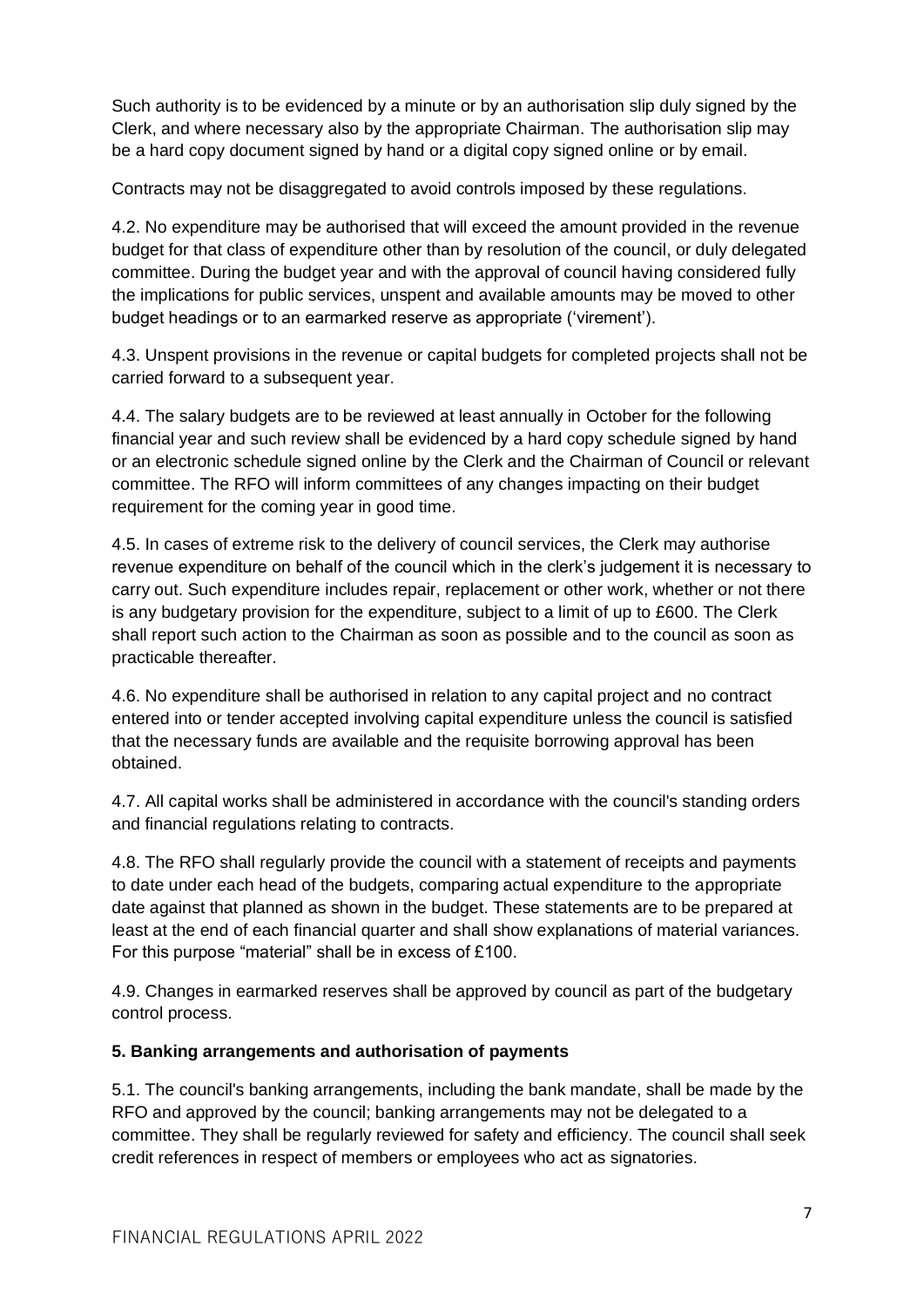5.2. The RFO shall prepare a schedule of payments requiring authorisation, forming part of the Agenda for the Meeting and, together with the relevant invoices, present the schedule to council or F&GP Committee. The council / committee shall review the schedule for compliance and, having satisfied itself shall authorise payment by a resolution of the council or F&GP Committee. The approved schedule shall be ruled off and initialled by the Chairman of the Meeting. A detailed list of all payments shall be disclosed within or as an attachment to the minutes of the meeting at which payment was authorised. Personal payments (including salaries, wages, expenses and any payment made in relation to the termination of a contract of employment) may be summarised to remove public access to any personal information.

5.3. All invoices for payment shall be examined, verified and certified by the RFO to confirm that the work, goods or services to which each invoice relates has been received, carried out, examined and represents expenditure previously approved by the council.

5.4. The RFO shall examine invoices for arithmetical accuracy and analyse them to the appropriate expenditure heading. The RFO shall take all steps to pay all invoices submitted, and which are in order, at the next available F&GP Committee meeting.

5.5. The Clerk/RFO shall have delegated authority to authorise the payment of items only in the following circumstances:

a) If a payment is necessary to avoid a charge to interest under the Late Payment of Commercial Debts (Interest) Act 1998, and the due date for payment is before the next scheduled Meeting of council, where the Clerk and RFO certify that there is no dispute or other reason to delay payment, provided that a list of such payments shall be submitted to the next appropriate meeting of council or F&GP Committee;

b) An expenditure item authorised under 5.6 below (continuing contracts and obligations) provided that a list of such payments shall be submitted to the next appropriate meeting of council [or finance committee]; or

c) fund transfers within the councils banking arrangements up to the sum of £10,000, provided that a list of such payments shall be submitted to the next appropriate meeting of council or F&GP Committee.

5.6. For each financial year the Clerk/RFO shall draw up a list of due payments which arise on a regular basis as the result of a continuing contract, statutory duty, or obligation (such as but not exclusively) Salaries, PAYE and NI, Superannuation Fund and regular maintenance contracts and the like for which council, or a duly authorised committee, may authorise payment for the year provided that the requirements of regulation 4.1 (Budgetary Controls) are adhered to, provided also that a list of such payments shall be submitted to the next appropriate meeting of council or F&GPs Committee.

5.7. A record of regular payments made under 5.6 above shall be drawn up and be signed by two members on each and every occasion when payment is authorised - thus controlling the risk of duplicated payments being authorised and / or made.

5.8. In respect of grants a duly authorised committee shall approve expenditure within any limits set by council and in accordance with any policy statement approved by council. Any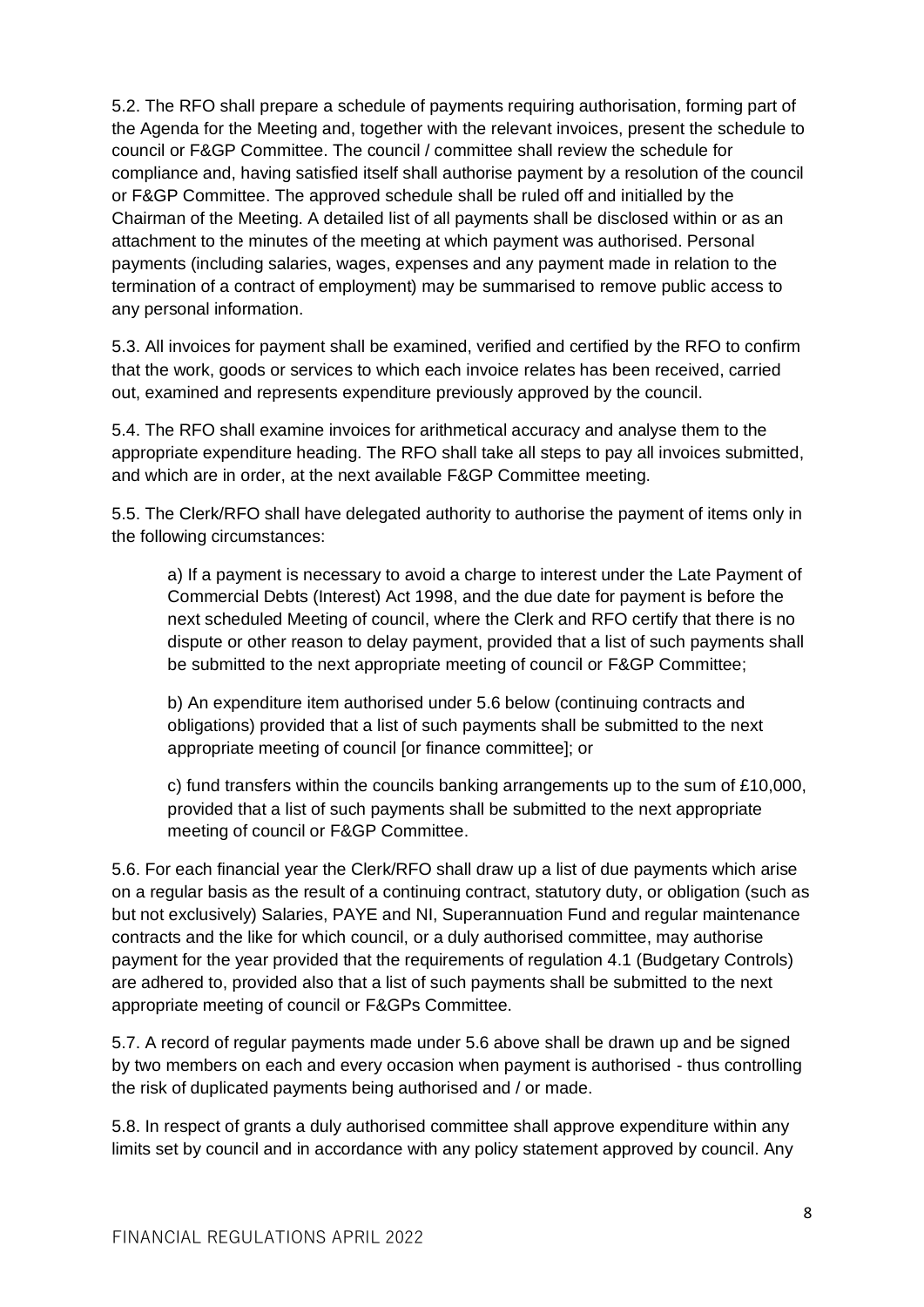Revenue or Capital Grant in excess of £5,000 shall before payment, be subject to ratification by resolution of the council.

5.9. Members are subject to the Code of Conduct that has been adopted by the council and shall comply with the Code and Standing Orders when a decision to authorise or instruct payment is made in respect of a matter in which they have a disclosable pecuniary or other interest, unless a dispensation has been granted.

5.10. The council will aim to rotate the duties of members in these Regulations so that onerous duties are shared out as evenly as possible over time.

5.11. Any changes in the recorded details of suppliers, such as bank account records, shall be approved in writing by a Member.

# **6. Instructions for the making of payments**

6.1. The council will make safe and efficient arrangements for the making of its payments.

6.2. Following authorisation under Financial Regulation 5 above, the council, a duly delegated committee or, if so delegated, the Clerk or RFO shall give instruction that a payment shall be made.

6.3. All payments shall be affected by cheque or other instructions to the council's bankers, or otherwise, in accordance with a resolution of council [or duly delegated committee].

6.4. Cheques or orders for payment drawn on the bank account in accordance with the schedule as presented to F&GP Committee shall be signed/authorised by two members of F&GP Committee and countersigned by the Clerk, in accordance with a resolution instructing that payment. A member who is a bank signatory, having a connection by virtue of family or business relationships with the beneficiary of a payment, should not, under normal circumstances, be a signatory to the payment in question.

6.5. To indicate agreement of the details shown on the cheque or order for payment with the counterfoil and the invoice or similar documentation, the signatories shall each also initial the cheque counterfoil.

6.6. Cheques or orders for payment shall not normally be presented for signature other than at a council or committee meeting (including immediately before or after such a meeting). Any signatures obtained away from such meetings shall be reported to the council or F&GP Committee at the next convenient meeting.

6.7. If thought appropriate by the council, payment for utility supplies (energy, telephone and water) and any National Non-Domestic Rates may be made by variable direct debit provided that the instructions are signed by two members and any payments are reported to the F&GP Committee. The approval of the use of a variable direct debit shall be renewed by resolution of the council at least every two years.

6.8. If thought appropriate by the council, payment for certain items (principally salaries) may be made by banker's standing order provided that the instructions are signed, or otherwise evidenced by two members are retained and any payments are reported to council as made. The approval of the use of a banker's standing order shall be renewed by resolution of the council at least every two years.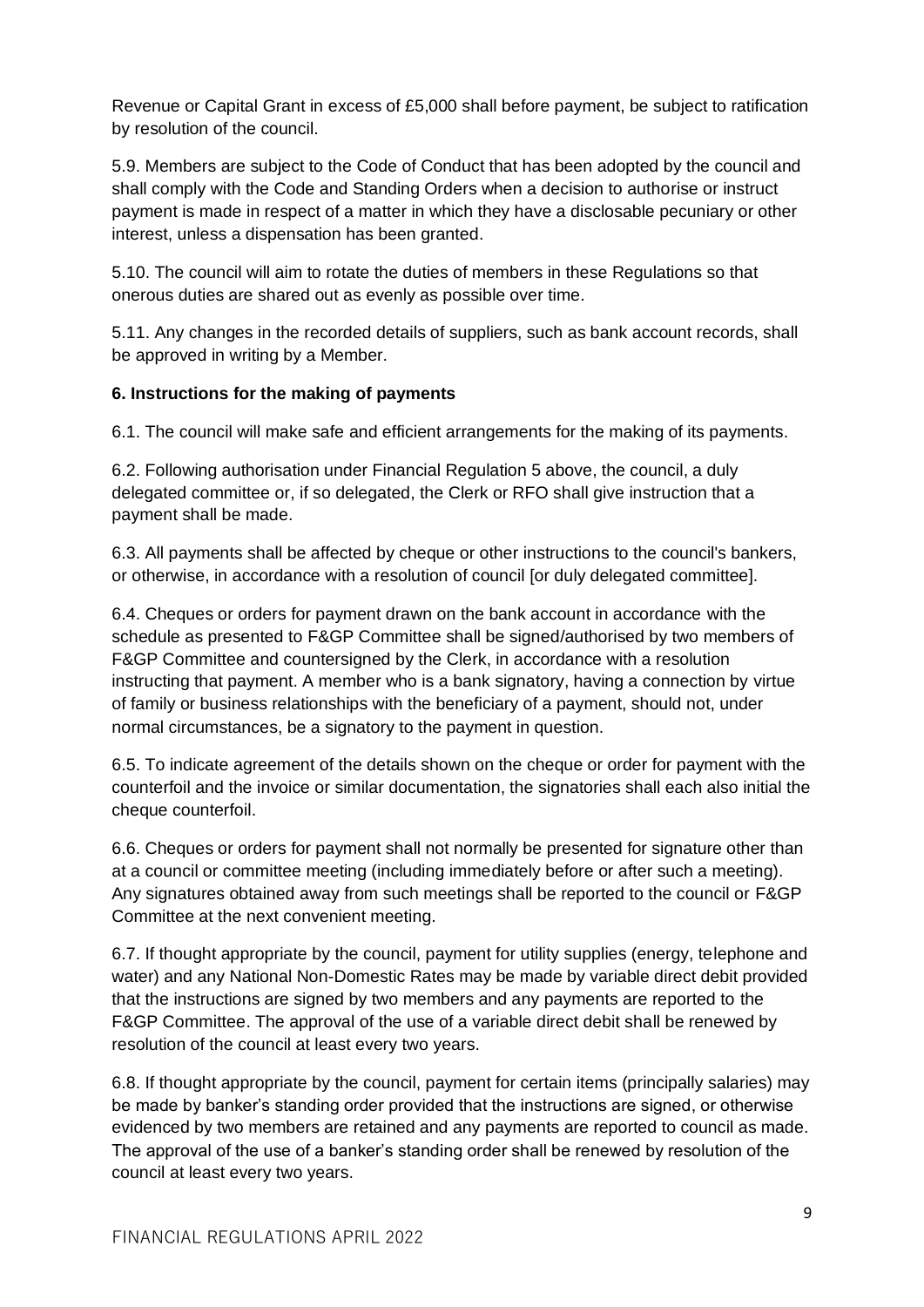6.9. If thought appropriate by the council, payment for certain items may be made by BACS or CHAPS methods provided that the instructions for each payment are signed, or otherwise evidenced, by two authorised bank signatories, are retained and any payments are reported to council as made. The approval of the use of BACS or CHAPS shall be renewed by resolution of the council at least every two years.

6.10. If thought appropriate by the council payment for certain items may be made by internet banking transfer provided evidence is retained showing which members approved the payment.

6.11. Where a computer requires use of a personal identification number (PIN) or other password(s), for access to the council's records on that computer, a note shall be made of the PIN and Passwords and shall be handed to and retained by the Chairman of Council in a sealed dated envelope. This envelope may not be opened other than in the presence of two other councillors. After the envelope has been opened, in any circumstances, the PIN and / or passwords shall be changed as soon as practicable. The fact that the sealed envelope has been opened, in whatever circumstances, shall be reported to all members immediately and formally to the next available meeting of the council. This will not be required for a member's personal computer used only for remote authorisation of bank payments.

6.12. No employee or councillor shall disclose any PIN or password, relevant to the working of the council or its bank accounts, to any person not authorised in writing by the council or a duly delegated committee.

6.13. Regular back-up copies of the records on any computer shall be made and shall be stored securely away from the computer in question, and preferably off site.

6.14. The council, and any members using computers for the council's financial business, shall ensure that anti-virus, anti-spyware and firewall software with automatic updates, together with a high level of security, is used.

6.15. Where internet banking arrangements are made with any bank, the Clerk/RFO shall be appointed as the Service Administrator. The bank mandate approved by the council shall identify a number of councillors who will be authorised to approve transactions on those accounts. The bank mandate will state clearly the amounts of payments that can be instructed by the use of the Service Administrator alone, or by the Service Administrator with a stated number of approvals.

6.16. Access to any internet banking accounts will be directly to the access page (which may be saved under "favourites"), and not through a search engine or e-mail link. Remembered or saved passwords facilities must not be used on any computer used for council banking work. Breach of this Regulation will be treated as a very serious matter under these regulations.

6.17. Changes to account details for suppliers, which are used for internet banking may only be changed on written hard copy notification by the supplier and supported by hard copy authority for change signed by the Clerk or RFO and a member. A programme of regular checks of standing data with suppliers will be followed.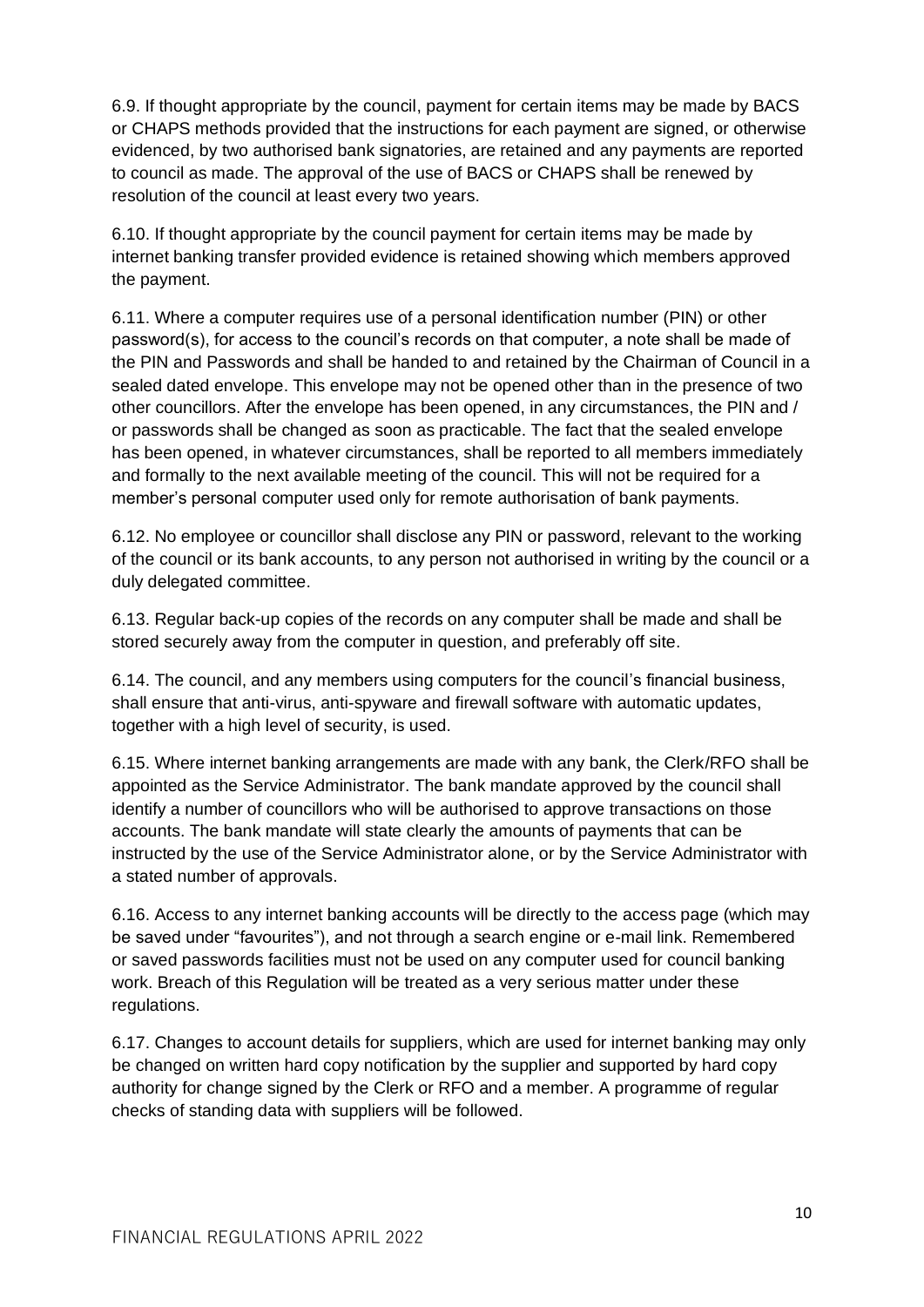6.18. Any Debit Card issued for use will be specifically restricted to the Clerk and RFO and will also be restricted to a single transaction maximum value of £600 unless authorised by council or finance committee in writing before any order is placed.

6.19. A pre-paid debit card may be issued to employees with varying limits. These limits will be set by the council F&GP Committee. Transactions and purchases made will be reported to the F&GP Committee and authority for topping-up shall be at the discretion of the F&GP Committee.

6.20. Any corporate credit card or trade card account opened by the council will be specifically restricted to use by the Clerk or RFO and shall be subject to automatic payment in full at each month-end. Personal credit or debit cards of members or staff shall not be used under any circumstances.

6.21. The council will not maintain any form of cash float. All cash received must be banked intact. Any payments made in cash by the Clerk or RFO (for example for postage or minor stationery items) shall be refunded on a regular basis, at least quarterly.

# **OR**

[6.22. The RFO may provide petty cash to officers for the purpose of defraying operational and other expenses. Vouchers for payments made shall be forwarded to the RFO with a claim for reimbursement.

a) The RFO shall maintain a petty cash float of [£250] for the purpose of defraying operational and other expenses. Vouchers for payments made from petty cash shall be kept to substantiate the payment.

b) Income received must not be paid into the petty cash float but must be separately banked, as provided elsewhere in these regulations.

c) Payments to maintain the petty cash float shall be shown separately on the schedule of payments presented to council under 5.2 above.] NOT APPLICABLE TO NORTHCHURCH PC

# **7. Payment of salaries**

7.1. As an employer, the council shall make arrangements to meet fully the statutory requirements placed on all employers by PAYE and National Insurance legislation. The payment of all salaries shall be made in accordance with payroll records and the rules of PAYE and National Insurance currently operating, and salary rates shall be as agreed by council, or duly delegated committee.

7.2. Payment of salaries and payment of deductions from salary such as may be required to be made for tax, national insurance and pension contributions, or similar statutory or discretionary deductions must be made in accordance with the payroll records and on the appropriate dates stipulated in employment contracts, provided that each payment is reported to the next available council meeting, as set out in these regulations above.

7.3. No changes shall be made to any employee's pay, emoluments, or terms and conditions of employment without the prior consent of the F&GP Committee.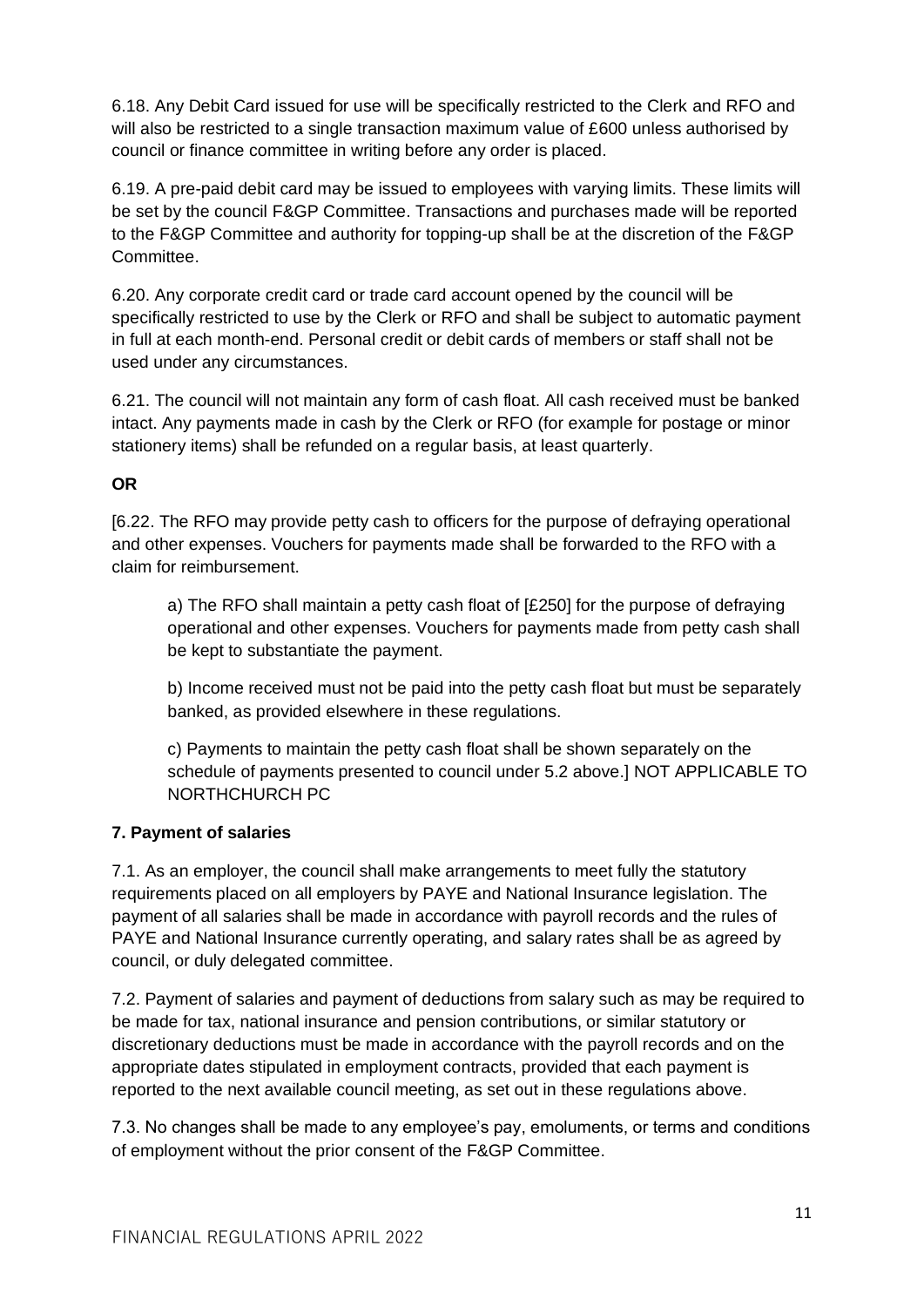7.4. Each and every payment to employees of net salary and to the appropriate creditor of the statutory and discretionary deductions shall be recorded in a separate confidential record (confidential cash book). This confidential record is not open to inspection or review (under the Freedom of Information Act 2000 or otherwise) other than:

a) by any councillor who can demonstrate a need to know;

b) by the internal auditor;

c) by the external auditor; or

d) by any person authorised under Audit Commission Act 1998, or any superseding legislation.

7.5. The total of such payments in each calendar month shall be reported with all other payments as made as may be required under these Financial Regulations, to ensure that only payments due for the period have actually been paid.

7.6. An effective system of personal performance management should be maintained for the senior officers.

7.7. Any termination payments shall be supported by a clear business case and reported to the council. Termination payments shall only be authorised by council.

7.8. Before employing interim staff, the council must consider a full business case.

# **8. Loans and investments**

8.1. All borrowings shall be affected in the name of the council, after obtaining any necessary borrowing approval. Any application for borrowing approval shall be approved by Council as to terms and purpose. The application for borrowing approval, and subsequent arrangements for the loan shall only be approved by full council.

8.2. Any financial arrangement which does not require formal borrowing approval from the Secretary of State/Welsh Assembly Government (such as Hire Purchase or Leasing of tangible assets) shall be subject to approval by the full council. In each case a report in writing shall be provided to council in respect of value for money for the proposed transaction.

8.3. The council will arrange with the council's banks and investment providers for the sending of a copy of each statement of account to the Chairman of the council at the same time as one is issued to the Clerk or RFO.

8.4. All loans and investments shall be negotiated in the name of the council and shall be for a set period in accordance with council policy.

8.5. The council shall consider the need for an Investment Strategy which, if drawn up, shall be in accordance with relevant regulations, proper practices and guidance. Any Strategy shall be reviewed by the council at least annually.

8.6. All investments of money under the control of the council shall be in the name of the council.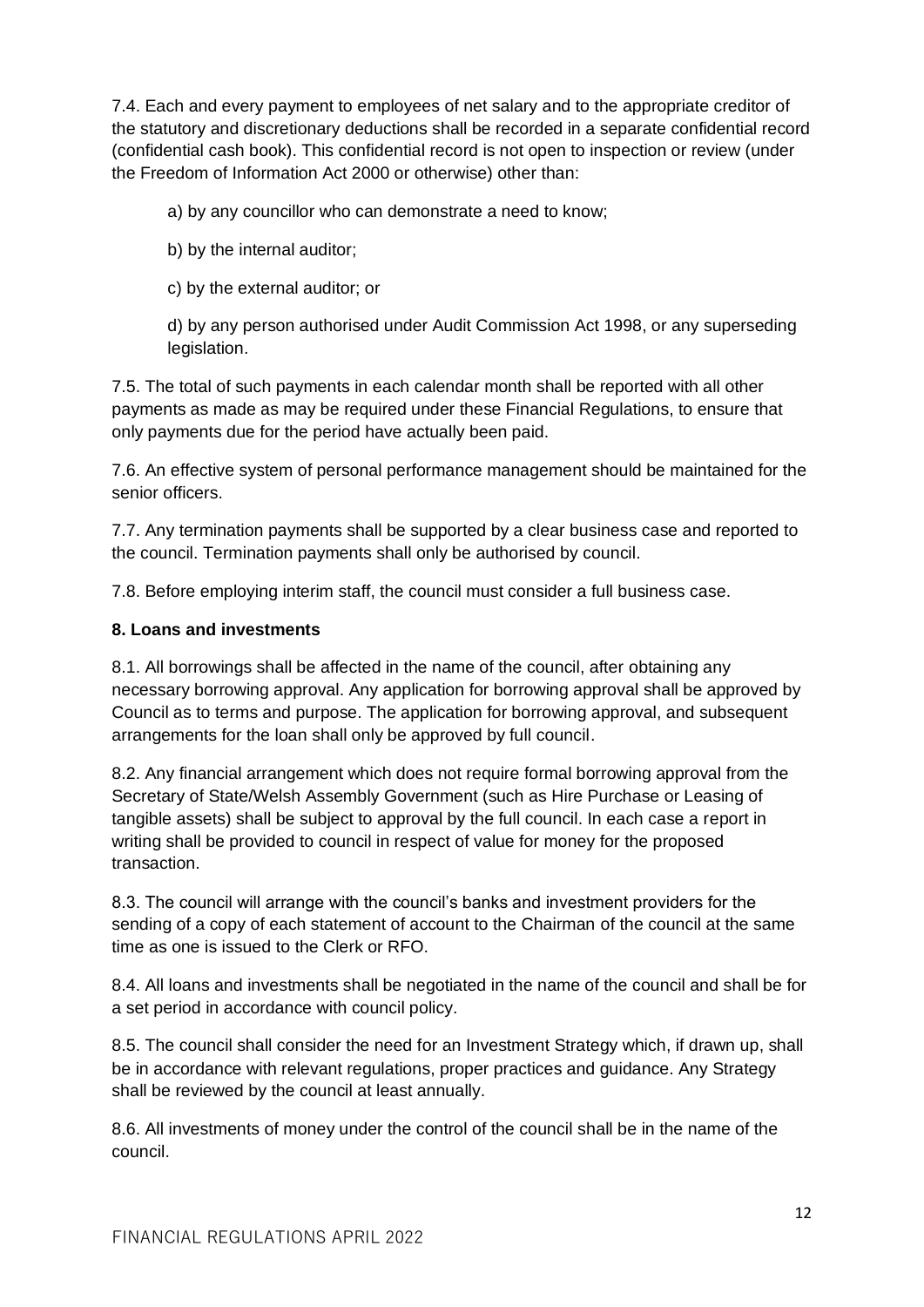8.7. All investment certificates and other documents relating thereto shall be retained in the custody of the RFO.

8.8. Payments in respect of short term or long-term investments, including transfers between bank accounts held in the same bank, or branch, shall be made in accordance with Regulation 5 (Authorisation of payments) and Regulation 6 (Instructions for payments).

# **9. Income**

9.1. The collection of all sums due to the council shall be the responsibility of and under the supervision of the RFO.

9.2. Particulars of all charges to be made for work done, services rendered or goods supplied shall be agreed annually by the council, notified to the RFO and the RFO shall be responsible for the collection of all accounts due to the council.

9.3. The council will review all fees and charges at least annually, following a report of the Clerk.

9.4. Any sums found to be irrecoverable and any bad debts shall be reported to the council and shall be written off in the year.

9.5. All sums received on behalf of the council shall be banked intact as directed by the RFO. In all cases, all receipts shall be deposited with the council's bankers with such frequency as the RFO considers necessary.

9.6. The origin of each receipt shall be entered on the paying-in slip.

9.7. Personal cheques shall not be cashed out of money held on behalf of the council.

9.8. The RFO shall promptly complete any VAT Return that is required. Any repayment claim due in accordance with VAT Act 1994 section 33 shall be made at least annually coinciding with the financial year end.

9.9. Where any significant sums of cash are regularly received by the council, the RFO shall take such steps as are agreed by the council to ensure that more than one person is present when the cash is counted in the first instance, that there is a reconciliation to some form of control such as ticket issues, and that appropriate care is taken in the security and safety of individuals banking such cash.

[9.10. Any income arising which is the property of a charitable trust shall be paid into a charitable bank account. Instructions for the payment of funds due from the charitable trust to the council (to meet expenditure already incurred by the authority) will be given by the Managing Trustees of the charity meeting separately from any council meeting (see also Regulation 16 below).] NOT APPLICABLE TO NORTHCHURCH PC

# **10. Orders for work, goods and services**

10.1. An official order or letter shall be issued for all work, goods and services unless a formal contract is to be prepared or an official order would be inappropriate. Copies of orders shall be retained.

10.2. Order books shall be controlled by the RFO.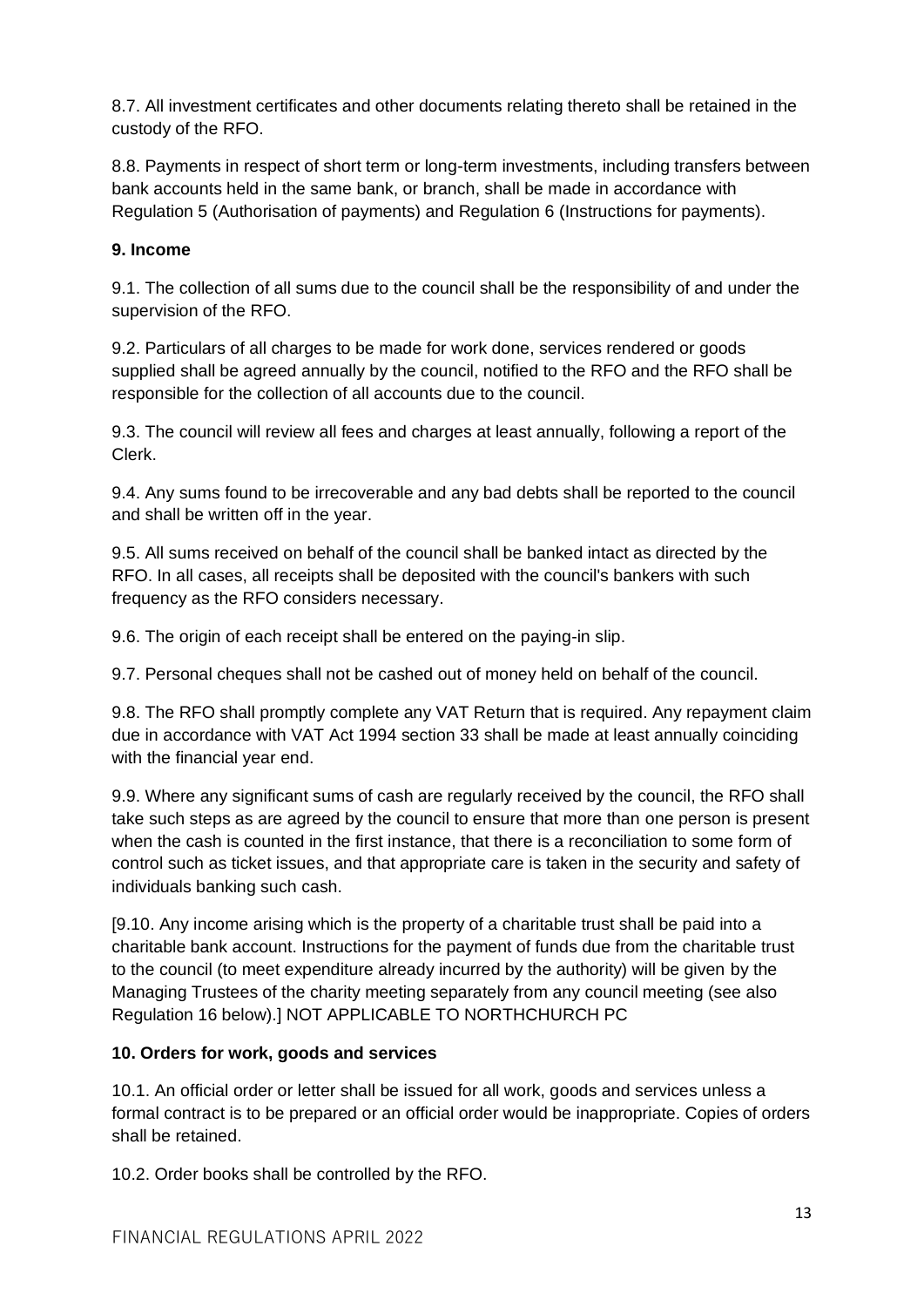10.3. All members and officers are responsible for obtaining value for money at all times. An officer issuing an official order shall ensure as far as reasonable and practicable that the best available terms are obtained in respect of each transaction, usually by obtaining three or more quotations or estimates from appropriate suppliers, subject to any de minimis provisions in Regulation 11.1 below.

10.4. A member may not issue an official order or make any contract on behalf of the council.

10.5. The RFO shall verify the lawful nature of any proposed purchase before the issue of any order, and in the case of new or infrequent purchases or payments, the RFO shall ensure that the statutory authority shall be reported to the meeting at which the order is approved so that the minutes can record the power being used.

# **11. Contracts**

11.1. Procedures as to contracts are laid down as follows:

a) Every contract shall comply with these financial regulations, and no exceptions shall be made otherwise than in an emergency provided that this regulation need not apply to contracts which relate to items (i) to (vi) below:

i. for the supply of gas, electricity, water, sewerage and telecommunications services;

ii. for specialist services such as are provided by legal professionals acting in disputes;

iii. for work to be executed or goods or materials to be supplied which consist of repairs to or parts for existing machinery or equipment or plant;

iv. for work to be executed or goods or materials to be supplied which constitute an extension of an existing contract by the council;

v. for additional audit work of the external auditor up to an estimated value of £500 (in excess of this sum the Clerk and RFO shall act after consultation with the Chairman and Vice Chairman of council); and

vi. for goods or materials proposed to be purchased which are proprietary articles and / or are only sold at a fixed price.

b) Where the council intends to procure or award a public supply contract, public service contract or public works contract as defined by The Public Contracts Regulations 2015 ("the Regulations") which is valued at £25,000 or more, the council shall comply with the relevant requirements of the Regulations<sup>1</sup>.

c) The full requirements of The Regulations, as applicable, shall be followed in respect of the tendering and award of a public supply contract, public service contract

<sup>1</sup> The Regulations require councils to use the Contracts Finder website to advertise contract opportunities, set out the procedures to be followed in awarding new contracts and to publicise the award of new contracts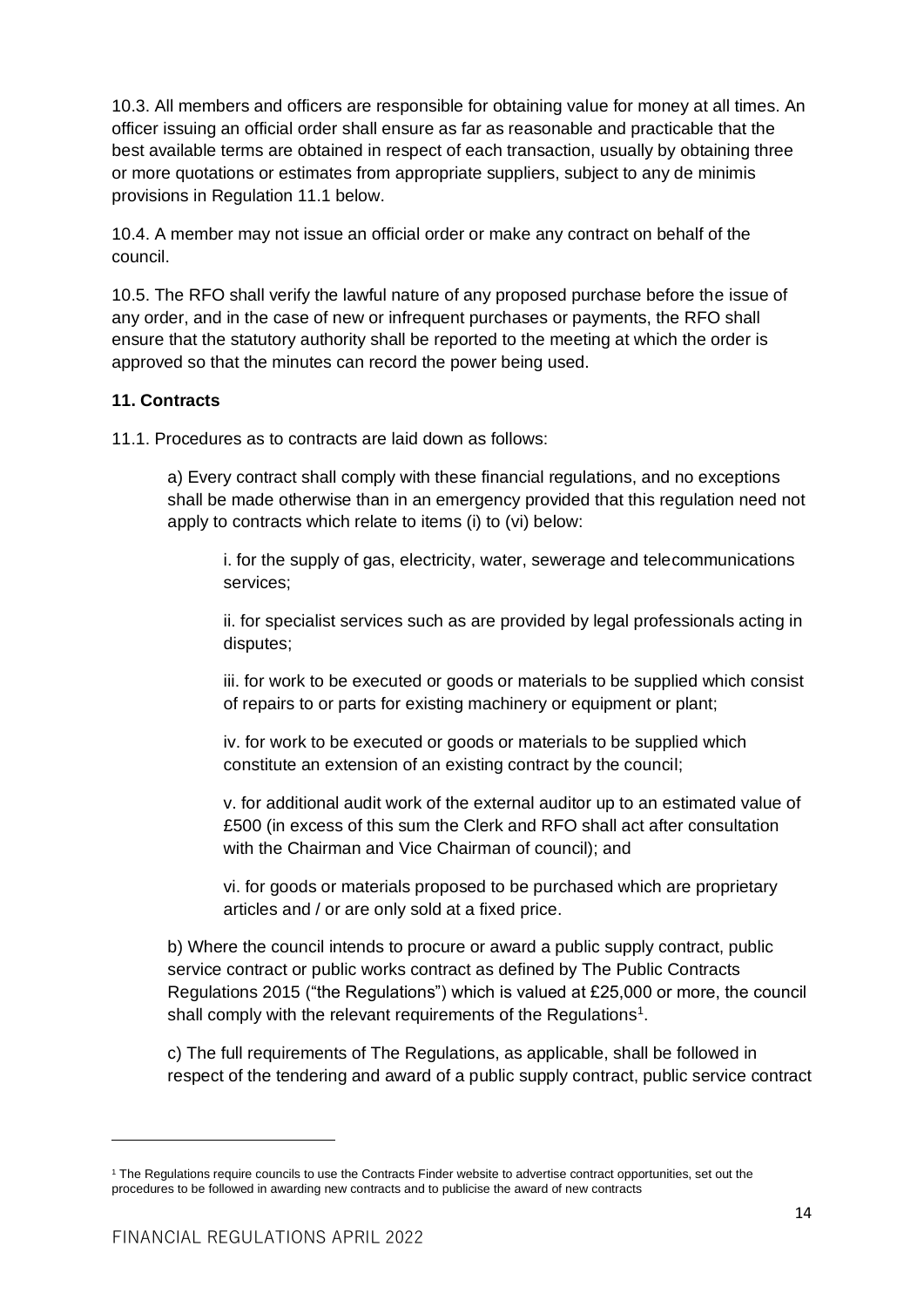or public works contract which exceed thresholds in The Regulations set by the Public Contracts Directive 2014/24/EU (which may change from time to time)<sup>2</sup>.

d) When applications are made to waive financial regulations relating to contracts to enable a price to be negotiated without competition the reason shall be embodied in a recommendation to the council.

e) Such invitation to tender shall state the general nature of the intended contract and the Clerk shall obtain the necessary technical assistance to prepare a specification in appropriate cases. The invitation shall in addition state that tenders must be addressed to the Clerk in the ordinary course of post. Each tendering firm shall be supplied with a specifically marked envelope in which the tender is to be sealed and remain sealed until the prescribed date for opening tenders for that contract.

f) All sealed tenders shall be opened at the same time on the prescribed date by the Clerk in the presence of at least one member of council.

g) Any invitation to tender issued under this regulation shall be subject to Standing Orders 18.d<sup>3</sup> and shall refer to the terms of the Bribery Act 2010.

h) When it is to enter into a contract of less than £25,000 in value for the supply of goods or materials or for the execution of works or specialist services other than such goods, materials, works or specialist services as are excepted as set out in paragraph (a) the Clerk or RFO shall obtain 3 quotations (priced descriptions of the proposed supply); where the value is below £3,000 and above £100 the Clerk or RFO shall strive to obtain 3 estimates. Otherwise, Regulation 10.3 above shall apply.

i) The council shall not be obliged to accept the lowest or any tender, quote or estimate.

j) Should it occur that the council, or duly delegated committee, does not accept any tender, quote or estimate, the work is not allocated and the council requires further pricing, provided that the specification does not change, no person shall be permitted to submit a later tender, estimate or quote who was present when the original decision-making process was being undertaken.

#### **12. Payments under contracts for building or other construction works**

12.1. Payments on account of the contract sum shall be made within the time specified in the contract by the RFO upon authorised certificates of the architect or other consultants engaged to supervise the contract (subject to any percentage withholding as may be agreed in the particular contract).

12.2. Where contracts provide for payment by instalments the RFO shall maintain a record of all such payments. In any case where it is estimated that the total cost of work carried out

<sup>2</sup> Thresholds currently applicable are:

a) For public supply and public service contracts 209,000 Euros (£181,302)

b) For public works contracts 5,225,000 Euros (£4,551,413)

<sup>3</sup> Based on NALC's Model Standing Order 18d ©NALC 2018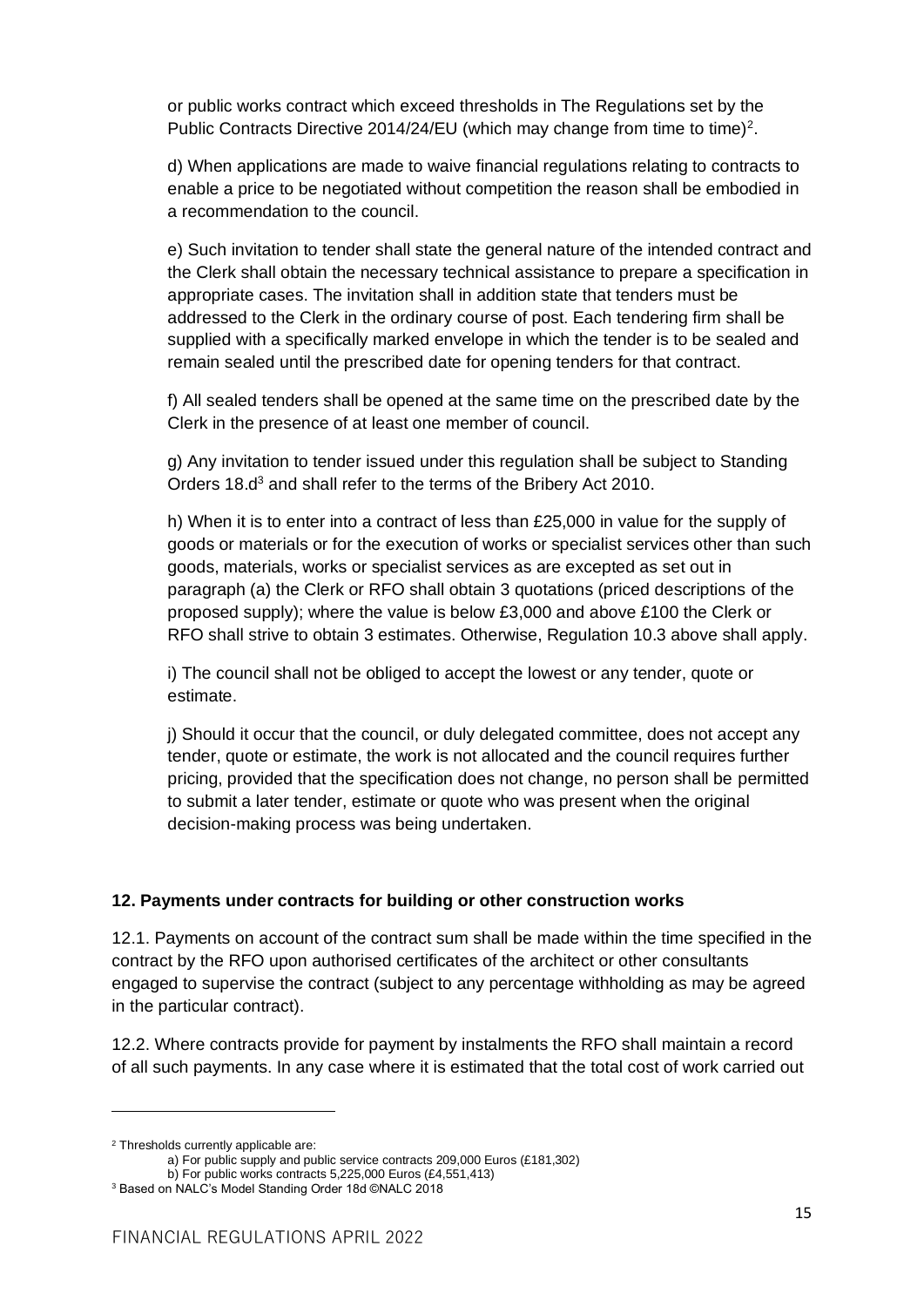under a contract, excluding agreed variations, will exceed the contract sum of 5% or more a report shall be submitted to the council.

12.3. Any variation to a contract or addition to or omission from a contract must be approved by the council and Clerk to the contractor in writing, the council being informed where the final cost is likely to exceed the financial provision.

# **13. Stores and equipment**

13.1. The officer in charge of each section shall be responsible for the care and custody of stores and equipment in that section.

13.2. Delivery notes shall be obtained in respect of all goods received into store or otherwise delivered and goods must be checked as to order and quality at the time delivery is made.

13.3. Stocks shall be kept at the minimum levels consistent with operational requirements.

13.4. The Officer shall be responsible for periodic checks of stocks and stores at least annually.

# **14. Assets, properties and estates**

14.1. The Clerk shall make appropriate arrangements for the custody of all title deeds and Land Registry Certificates of properties held by the council. The RFO shall ensure a record is maintained of all properties held by the council, recording the location, extent, plan, reference, purchase details, nature of the interest, tenancies granted, rents payable and purpose for which held in accordance with Accounts and Audit Regulations.

14.2. No tangible moveable property shall be purchased or otherwise acquired, sold, leased or otherwise disposed of, without the authority of the council, together with any other consents required by law, save where the estimated value of any one item of tangible movable property does not exceed £250.

14.3. No real property (interests in land) shall be sold, leased or otherwise disposed of without the authority of the council, together with any other consents required by law. In each case a report in writing shall be provided to council in respect of valuation and surveyed condition of the property (including matters such as planning permissions and covenants) together with a proper business case (including an adequate level of consultation with the electorate).

14.4. No real property (interests in land) shall be purchased or acquired without the authority of the full council. In each case a report in writing shall be provided to council in respect of valuation and surveyed condition of the property (including matters such as planning permissions and covenants) together with a proper business case (including an adequate level of consultation with the electorate).

14.5. Subject only to the limit set in Regulation 14.2 above, no tangible moveable property shall be purchased or acquired without the authority of the full council. In each case a report in writing shall be provided to council with a full business case.

14.6. The RFO shall ensure that an appropriate and accurate Register of Assets and Investments is kept up to date. The continued existence of tangible assets shown in the